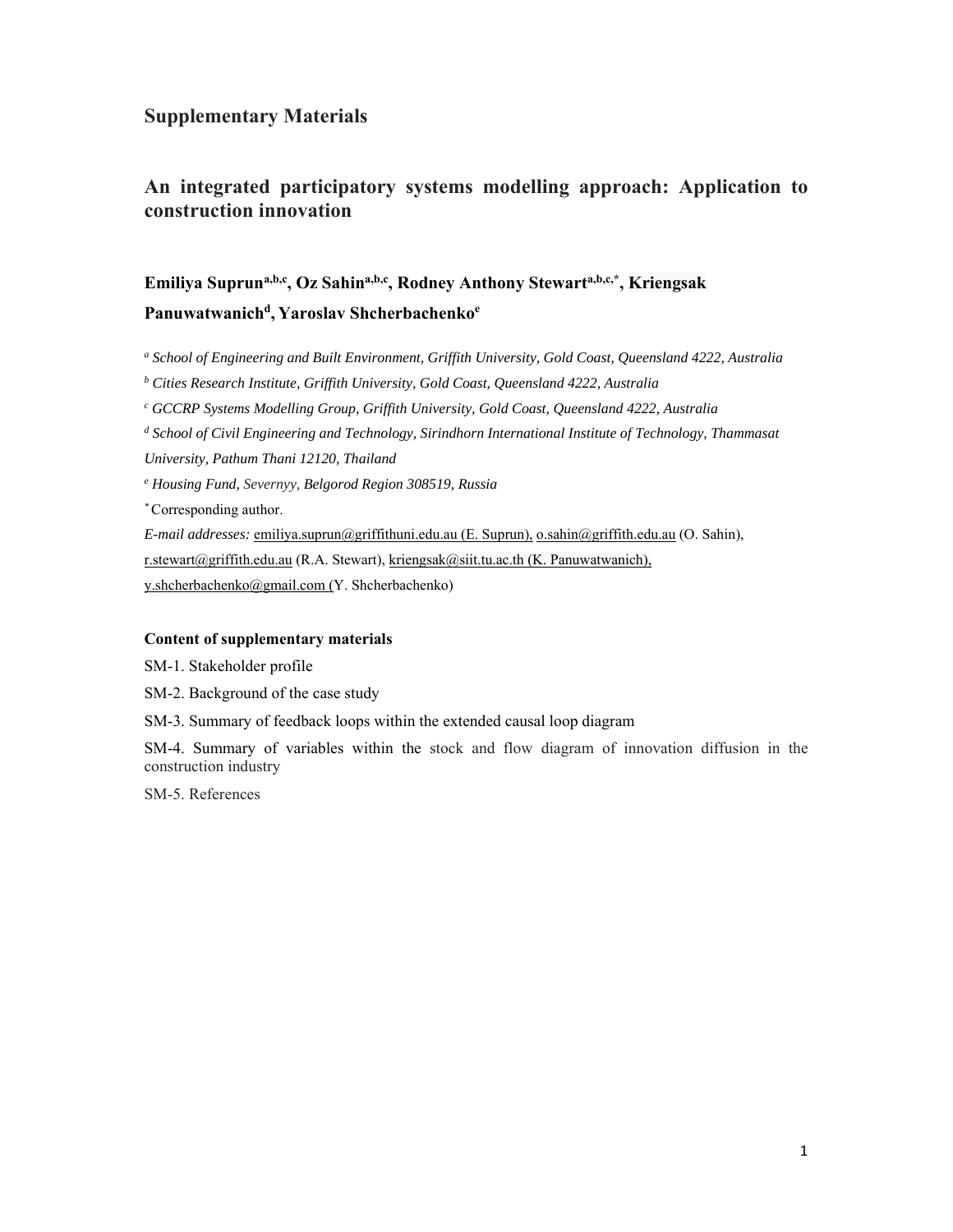# *SM-1. Stakeholder profile*

| Stakeholder engagement form      | Number of<br>participants | Participants                                                                                                       |
|----------------------------------|---------------------------|--------------------------------------------------------------------------------------------------------------------|
|                                  |                           | Modelling stage 1. Problem scoping                                                                                 |
| Questionnaire survey             | 52                        | • Engineers and builders (28%)                                                                                     |
|                                  |                           | • Construction companies project and senior managers $(21\%)$                                                      |
|                                  |                           | • Construction companies directors (18%)                                                                           |
|                                  |                           | • Architects and designers $(14%)$                                                                                 |
|                                  |                           | • Manufacturers $(11\%)$                                                                                           |
|                                  |                           | • Researchers and academics from the following fields: civil engineering,                                          |
|                                  |                           | architectural engineering, municipal and structural engineering, construction                                      |
|                                  |                           | management $(8\%)$ .                                                                                               |
| One-on-one semi-structured post  | 12                        | • Researchers and academics (33%)                                                                                  |
| hoc interviews                   |                           | • Construction companies project and senior managers (17%)                                                         |
|                                  |                           | • Engineers and builders (17%)                                                                                     |
|                                  |                           | • Architects and designers $(17%)$                                                                                 |
|                                  |                           | • Construction companies directors (8%)                                                                            |
|                                  |                           | • Manufacturers $(8\%)$                                                                                            |
|                                  |                           | Modelling stage 2. Conceptualisation                                                                               |
| One-on-one expert consultations  | $\tau$                    | • Researchers and academics (44%)                                                                                  |
|                                  |                           | • Construction companies project and senior managers (28%)                                                         |
|                                  |                           | • Designers $(28%)$                                                                                                |
| Opinion survey through one-on-   | 14                        | • Researchers and academics (44%)                                                                                  |
| one structured interviews        |                           | • Public servants working on innovation development programs $(21\%)$                                              |
|                                  |                           | • Engineers and builders (14%)                                                                                     |
|                                  |                           | • Construction companies project and senior managers $(7%)$                                                        |
|                                  |                           | • Construction companies directors (7%)                                                                            |
|                                  |                           | • Architects and designers (7%)                                                                                    |
| Three facilitated 2-hour         | 12                        | • Researchers and academics (33%)                                                                                  |
| workshops                        |                           | • Public servants working at the Department of Construction, Transport and Housing                                 |
|                                  |                           | of the Belgorod region (17%)                                                                                       |
|                                  |                           | • Construction companies project and senior managers (17%)                                                         |
|                                  |                           | • Construction companies directors (17%)                                                                           |
|                                  |                           | $\bullet$ Engineers and builders (8%)                                                                              |
|                                  |                           | • Architects and designers $(8\%)$                                                                                 |
|                                  |                           | Modelling stage 3. Dynamic model formulation                                                                       |
| A facilitated 1-day workshop No1 | 6                         | • Researchers and academics $(33%)$                                                                                |
|                                  |                           | • Public servants working at the Department of Construction, Transport and Housing                                 |
|                                  |                           | of the Belgorod region (17%)                                                                                       |
|                                  |                           | • Public servants working on innovation development programs $(17%)$                                               |
|                                  |                           | • Construction companies project and senior managers $(17%)$                                                       |
|                                  |                           | • Construction companies directors (17%)                                                                           |
| A facilitated 1-day workshop №2  | 8                         | • Researchers and academics (37%)                                                                                  |
|                                  |                           | • Public servants working on innovation development programs $(25%)$                                               |
|                                  |                           | • Construction companies directors (25%)                                                                           |
|                                  |                           | • Construction companies project and senior managers (13%)                                                         |
|                                  |                           | Modelling stage 4. Model analysis                                                                                  |
| One-on-one expert consultations  | 8                         | • Researchers and academics (37%)                                                                                  |
|                                  |                           | • Construction companies directors (24%)                                                                           |
|                                  |                           | • Public servants working at the Department of Construction, Transport and Housing                                 |
|                                  |                           | of the Belgorod region (13%)                                                                                       |
|                                  |                           | • Public servants working on innovation development programs (13%)                                                 |
|                                  |                           | • Construction companies project and senior managers (13%)                                                         |
| One-on-one expert consultations  | 8                         | Modelling stage 5. Model use and recommendations<br>• Researchers and academics (37%)                              |
|                                  |                           |                                                                                                                    |
|                                  |                           | • Construction companies directors (24%)                                                                           |
|                                  |                           | • Public servants working at the Department of Construction, Transport and Housing<br>of the Belgorod region (13%) |
|                                  |                           | • Public servants working on innovation development programs (13%)                                                 |
|                                  |                           |                                                                                                                    |
|                                  |                           | • Construction companies project and senior managers (13%)                                                         |

### *SM-2. Background of the case study*

In the Russian construction industry, 70% of the total implemented innovations are technological, involving the utilisation of technical approaches to either process or product innovation such as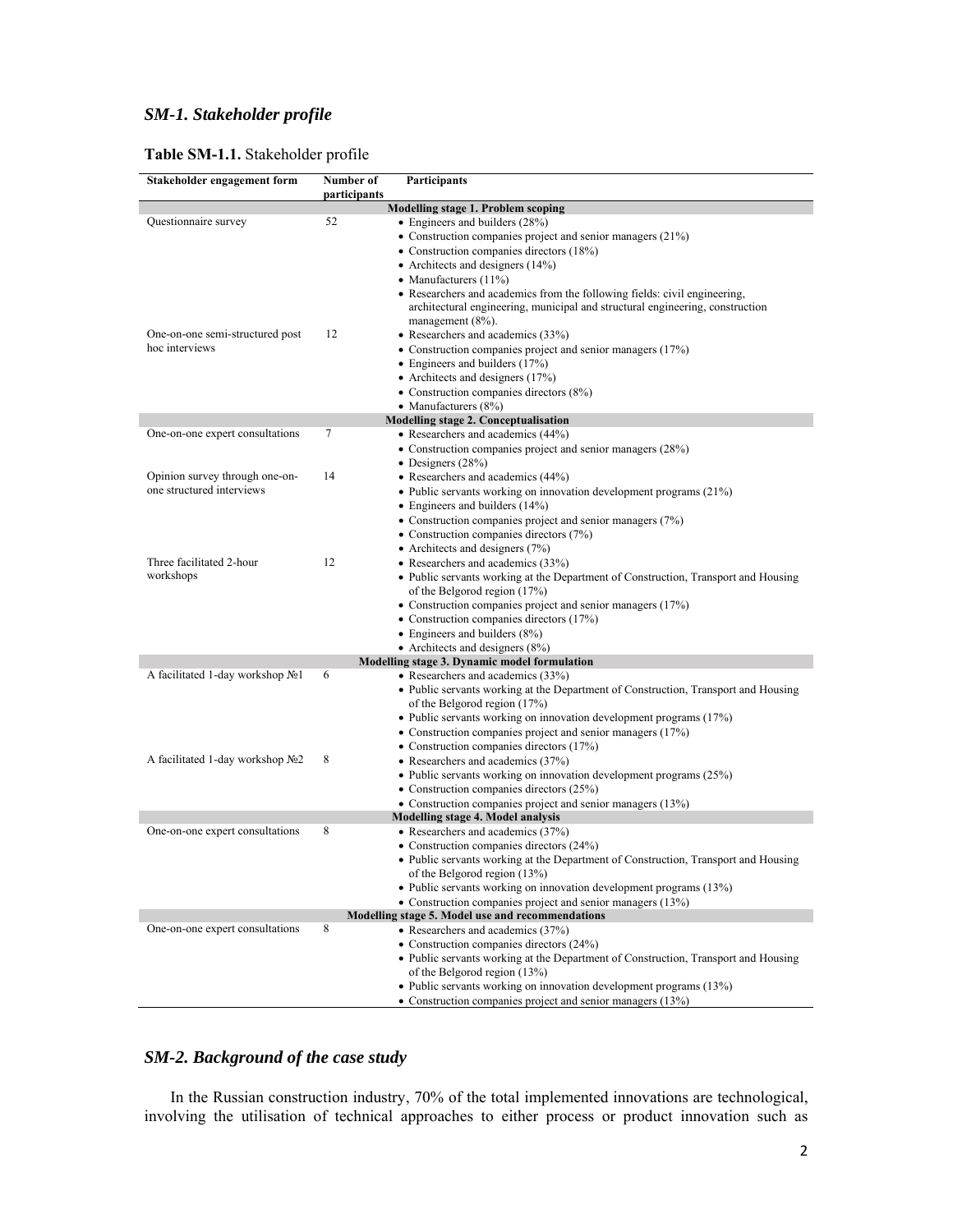machinery and engineering equipment, cutting edge technology, software for architectural and construction design as well as information modelling. Such products aim to improve the efficiency of construction works and to accomplish high economic, technological and functional values to building operations.

The proportion of construction companies implementing technological innovations is less than 5% of the total market size compared to other sectors of Russia's economy such as the energy (22%) and biomedical (29%) industries (Gorodnikova et al., 2017). This low rate occurs mainly because micro and small companies make up around 90% of the construction industry. According to the Bureau of Statistics (FSSS, 2018), about half of the construction works in the country are completed by companies with an average number of employees up to 15 people and annual revenues of less than 100 million roubles (1.8 million USD at February 2018). It goes without saying that such firms are forcedly conservative and cannot afford to invest in innovation and take advantage of technological know-how.

According to the government forecast, the number of innovative construction companies is going to increase significantly over time (SM-2.1).





**Figure SM-2.1.** Reference mode diagram showing the government forecast (RSCI, 2015, RSCI, 2017)

As can be seen in Figure SM-2.1, there are two versions of an 'Innovative development strategy for the construction industry in Russia for the period up to 2030' (RSCI, 2015, RSCI, 2017). Initially, the Russian government was expecting ten-fold increase in the frequency of innovative construction companies by 2030. Nevertheless, it seemed to be a very ambitious plan given the relatively short period of time and current political and business issues that might affect innovation diffusion in the country and the industry, in particular, in a negative way. Undoubtedly, a number of systematically targeted strategies and rational policies is needed to achieve such results. However, the strategy was readjusted in 2017 showing a new trend (RSCI, 2017). According to the new forecast, the level of technological innovation is planned to be tripled by 2030. This change proves the observed complication of the manufacturing processes in the construction sector, including introduction of an innovative component.

In addition to weak investment activity, there are excessive administrative barriers, inappropriate technical regulation, and variance of construction norms and codes to international standards. Coordination of construction procedures, time, and cost, are considered to be the primary problems of the Russian construction sector (Suprun and Stewart, 2015). Due to a number of measures taken by the government to simplify the process of obtaining building licenses and documentation, Russia takes 115th place out of 186 for the time and ease of such procedures, compared to 156th place in 2015 (Doing Business, 2018). Nevertheless, 230 days are still spent dealing with the construction permits while for Europe and Central Asia it is 168 days on average. In comparison, it takes 27.5 days in South Korea (28th place), 86 days in the UK (14th place), 121 days in Australia (6th place), and 161 days in the Netherlands (76th place).

Business confidence in the construction industry has remained negative since the mid-1990s, which in turn significantly hinders innovation implementation. An exception was in 2008, when the business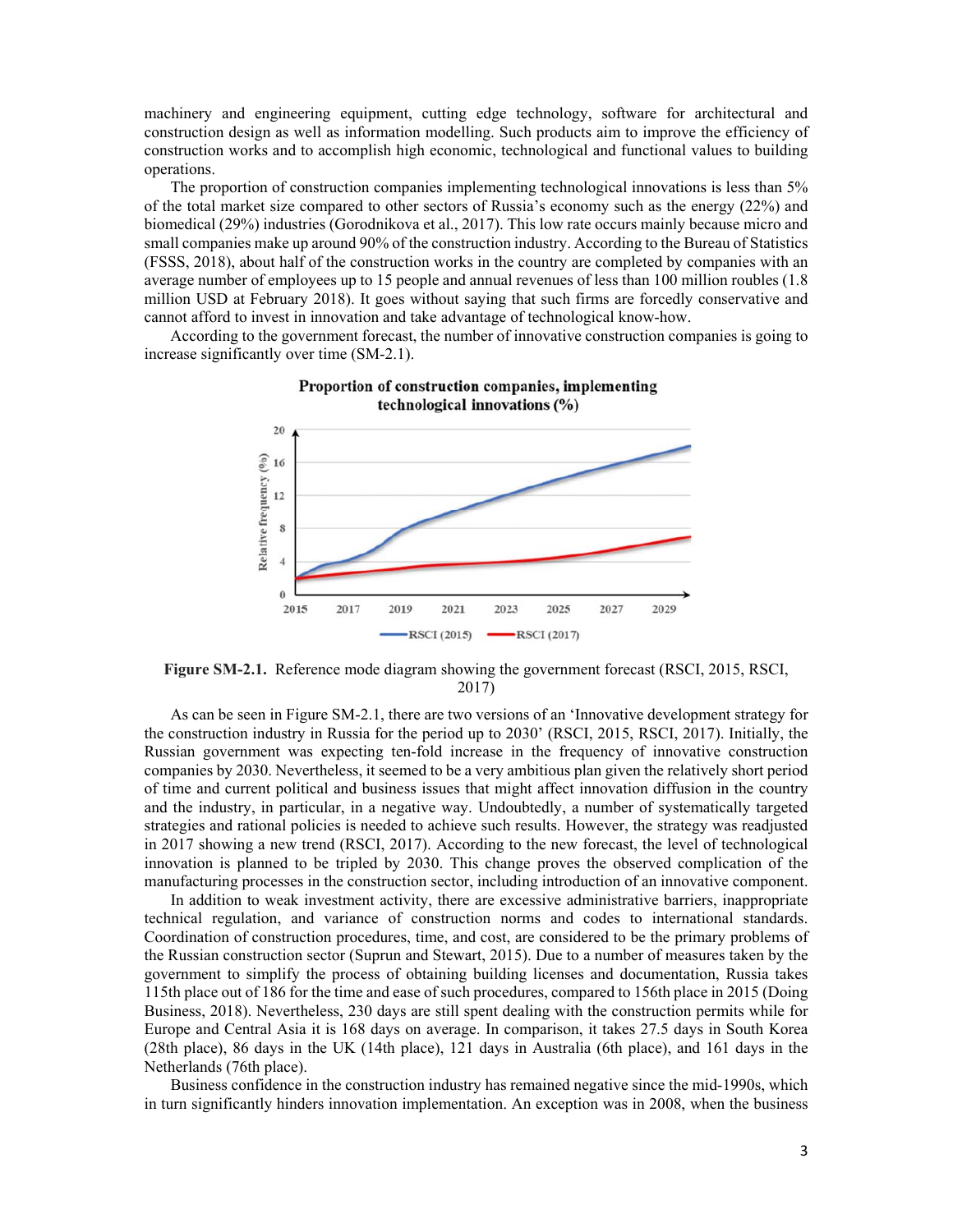confidence index reached 5%. By 2014, the index had approached zero and continued to show negative dynamics during the crisis of 2014-2016 (FSSS, 2018). In 2017 the Ministry of Economic Development had forecasted a 4.2% increase in the industry turnover by the end of the year. However, according to the department's reports, the construction fell by 1.9%, and the confidence index reached -15% (IZ, 2018). Nevertheless, experts forecast the increase of the index to -4% in 2018. In other words, there is a potential for the development of the construction sector despite the market instability.

Industry, government, and academia contribute to and benefit from the introduced innovations as they constitute part of the system's environment in their role as innovation generators, policy makers and knowledge brokers. It is clear, that construction development is highly influenced by the variety of complex interactions between these three actors. For instance, the government plays a major influential role within the construction industry contributing to the system's balance as a policy-maker and legislator. Innovation generators represented by construction firms, design companies and knowledge developers need to be encouraged to innovate through public policies, laws and incentive mechanisms (Miozzo and Dewick, 2002, Slaughter, 1993). In addition, government as a client significantly influences and motivates other actors by driving demand for research and innovation through regulatory frameworks and procurement schemes.

Public funds comprise institutional funding granted specifically to universities and research centres, meanwhile, industrial and scientific organisations contribute to the country's GDP.

Research organisations and universities are responsible for training the next generation of innovators and diffusing knowledge within the innovation system. Furthermore, academia improves overall national innovative capabilities by assisting construction companies in testing and evaluating research results and innovative solutions (Hampson et al., 2014). Hence, the industry may be considered as a mediator between R&D institutions by investing in research.

#### *SM-3. Summary of feedback loops within the extended causal loop diagram*

Sixteen main feedback loops emerged from the extended causal loop diagram representing involvement of the industry, government and academia in the innovation process within the construction innovation system (Table SM-3.1). The assembled causal loop diagram (CLD) consists of seven themes.

*Innovation diffusion*. The innovation diffusion process takes two forms in the construction industry representing different dynamics (Suprun and Stewart, 2015). Development of innovative solutions is performed by actual innovators involved in the R&D activity that introduce and implement product and process innovations that are new to the industry or market (Figure SM-3.1). The second group of innovative companies is represented by imitators that adopt already known technological innovations (Bass, 1969, Kunc, 2004).



**Figure SM-3.1.** CLD: Layer 1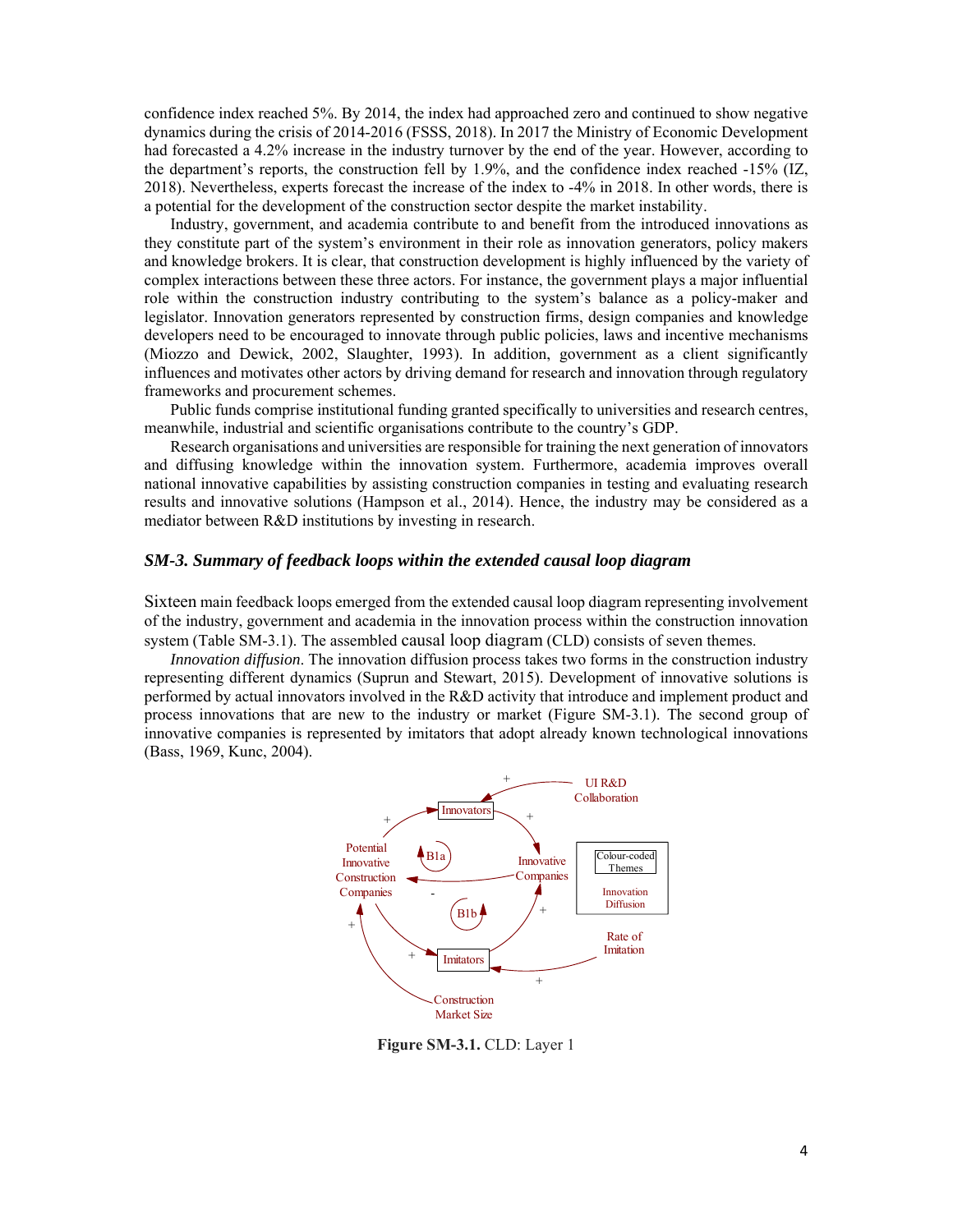| <b>Table SM-3.1.</b> Summary of feedback loops |  |
|------------------------------------------------|--|
|------------------------------------------------|--|

| Loops            | Loop name                                                       | <b>Structure</b>                                                                                                                                                                                                                                                                                                                                                                                                                                                                                                                                                                                                                                                                                            | <b>Theme</b>                         |
|------------------|-----------------------------------------------------------------|-------------------------------------------------------------------------------------------------------------------------------------------------------------------------------------------------------------------------------------------------------------------------------------------------------------------------------------------------------------------------------------------------------------------------------------------------------------------------------------------------------------------------------------------------------------------------------------------------------------------------------------------------------------------------------------------------------------|--------------------------------------|
| B <sub>1</sub> a | Market saturation                                               | Potential innovative construction companies $\rightarrow$ Innovators $\rightarrow$ Innovative companies $\rightarrow$ Potential innovative construction                                                                                                                                                                                                                                                                                                                                                                                                                                                                                                                                                     | Innovation diffusion                 |
|                  |                                                                 | companies                                                                                                                                                                                                                                                                                                                                                                                                                                                                                                                                                                                                                                                                                                   |                                      |
| B1b              | Market saturation                                               | Potential innovative construction companies $\rightarrow$ Imitators $\rightarrow$ Innovative companies $\rightarrow$ Potential innovative construction<br>companies                                                                                                                                                                                                                                                                                                                                                                                                                                                                                                                                         | Innovation diffusion                 |
| B <sub>2</sub> a | Client satisfaction driven<br>motivation in short-term          | Innovative companies $\rightarrow$ Actual success rate of innovation $\rightarrow$ Gap between desired and actual success rate of innovation $\rightarrow$<br>Quality of construction projects $\rightarrow$ Construction cost to a client $\rightarrow$ Client satisfaction $\rightarrow$ Business performance of construction                                                                                                                                                                                                                                                                                                                                                                             | Attractiveness of being innovative   |
|                  | prospective                                                     | companies $\rightarrow$ Attractiveness of innovation $\rightarrow$ Innovative companies                                                                                                                                                                                                                                                                                                                                                                                                                                                                                                                                                                                                                     |                                      |
| B2b              | Profit driven motivation<br>in short-term prospective           | Innovative companies $\rightarrow$ Actual success rate of innovation $\rightarrow$ Gap between desired and actual success rate of innovation $\rightarrow$<br>Quality of construction projects $\rightarrow$ Construction cost to a company $\rightarrow$ Profitability $\rightarrow$ Business performance of construction<br>companies $\rightarrow$ Attractiveness of innovation $\rightarrow$ Innovative companies                                                                                                                                                                                                                                                                                       | Attractiveness of being innovative   |
| B <sub>3</sub>   | Government support                                              | Attractiveness of innovation $\rightarrow$ Level of government support $\rightarrow$ Government incentives $\rightarrow$ Attractiveness of innovation                                                                                                                                                                                                                                                                                                                                                                                                                                                                                                                                                       | Attractiveness of being innovative   |
| R <sub>1</sub> a | Client satisfaction driven                                      | Innovative companies $\rightarrow$ Actual success rate of innovation $\rightarrow$ Gap between desired and actual success rate of innovation $\rightarrow$                                                                                                                                                                                                                                                                                                                                                                                                                                                                                                                                                  | Attractiveness of being innovative   |
|                  | motivation in long-term<br>prospective                          | Construction cost to a company $\rightarrow$ Construction cost to a client $\rightarrow$ Client satisfaction $\rightarrow$ Business performance of construction<br>companies $\rightarrow$ Attractiveness of innovation $\rightarrow$ Innovative companies                                                                                                                                                                                                                                                                                                                                                                                                                                                  |                                      |
| R1b              | Profit driven motivation<br>in long-term prospective            | Innovative companies $\rightarrow$ Actual success rate of innovation $\rightarrow$ Gap between desired and actual success rate of innovation $\rightarrow$<br>Construction cost to a company $\rightarrow$ Profitability $\rightarrow$ Business performance of construction companies $\rightarrow$ Attractiveness of<br>innovation $\rightarrow$ Innovative companies                                                                                                                                                                                                                                                                                                                                      |                                      |
| B4               | Reduction of regulatory<br>burden                               | Attractiveness of innovation $\rightarrow$ Need to improve legislation $\rightarrow$ Level of administrative barriers to innovation $\rightarrow$ Attractiveness<br>of innovation                                                                                                                                                                                                                                                                                                                                                                                                                                                                                                                           | Attractiveness of being innovative   |
| R <sub>2</sub>   | Competitive pressure to<br>innovate                             | Innovative companies $\rightarrow$ Actual success rate of innovation $\rightarrow$ Gap between desired and actual success rate of innovation $\rightarrow$<br>Quality of construction projects $\rightarrow$ Competitive advantage $\rightarrow$ Market share $\rightarrow$ Competition on traditional construction<br>companies $\rightarrow$ Pressure to innovate $\rightarrow$ Innovative companies                                                                                                                                                                                                                                                                                                      | Pressure to innovate                 |
| R3               | Client requirements                                             | Client demand $\rightarrow$ Pressure to innovate $\rightarrow$ Innovative companies $\rightarrow$ Actual success rate of innovation $\rightarrow$ Gap between desired<br>and actual success rate of innovation $\rightarrow$ Quality of construction projects $\rightarrow$ Client satisfaction $\rightarrow$ Client demand                                                                                                                                                                                                                                                                                                                                                                                 | Pressure to innovate                 |
| R4               | Building<br>absorptive<br>capacity                              | Investment in innovation $\rightarrow$ Awareness and training $\rightarrow$ Absorptive capacity $\rightarrow$ Innovative capability $\rightarrow$ Rate of imitation $\rightarrow$<br>Imitators $\rightarrow$ Innovative companies $\rightarrow$ Actual success rate of innovation $\rightarrow$ Gap between desired and actual success rate of<br>innovation $\rightarrow$ Construction cost to a company $\rightarrow$ Profitability $\rightarrow$ Investment in innovation                                                                                                                                                                                                                                | Building innovative capability       |
| R <sub>5a</sub>  | Building R&D capability<br>through<br>industry<br>involvement   | Investment in innovation $\rightarrow$ R&D funding $\rightarrow$ R&D infrastructure $\rightarrow$ R&D capability $\rightarrow$ Innovative capability $\rightarrow$ UI R&D<br>collaboration $\rightarrow$ Innovators $\rightarrow$ Innovative companies $\rightarrow$ Actual success rate of innovation $\rightarrow$ Gap between desired and actual<br>success rate of innovation $\rightarrow$ Quality of construction projects $\rightarrow$ Competitive advantage $\rightarrow$ Market share $\rightarrow$ Revenue of a<br>company $\rightarrow$ Profitability $\rightarrow$ Investment in innovation                                                                                                    | Building innovative capability       |
| R <sub>5</sub> b | Building R&D capability<br>through<br>government<br>involvement | GDP $\rightarrow$ Government incentives $\rightarrow$ R&D funding $\rightarrow$ R&D infrastructure $\rightarrow$ R&D capability $\rightarrow$ Innovative capability $\rightarrow$ UI<br>$R&D$ collaboration $\rightarrow$ Innovators $\rightarrow$ Innovative companies $\rightarrow$ Actual success rate of innovation $\rightarrow$ Gap between desired and<br>actual success rate of innovation $\rightarrow$ Construction cost to a company $\rightarrow$ Construction cost to a client $\rightarrow$ Client satisfaction $\rightarrow$<br>Client demand $\rightarrow$ Revenue of a company $\rightarrow$ Construction Sector turnover $\rightarrow$ Construction contribution to GDP $\rightarrow$ GDP | Building innovative capability       |
| <b>B5</b>        | Overcoming<br>industry<br>isolation                             | Level of R&D activity $\rightarrow$ Level of government support $\rightarrow$ Government incentives $\rightarrow$ R&D funding $\rightarrow$ Attractiveness of research<br>$\rightarrow$ R&D expertise $\rightarrow$ R&D capability $\rightarrow$ Level of R&D activity                                                                                                                                                                                                                                                                                                                                                                                                                                      | R&D activity                         |
| <b>B6a</b>       | Industry development                                            | Gap between desired and actual import substitution policy performance $\rightarrow$ Perceived need for innovation $\rightarrow$ Need to improve<br>legislation $\rightarrow$ Government incentives $\rightarrow$ Attractiveness of innovation $\rightarrow$ Investment in innovation $\rightarrow$ Rate of imitation $\rightarrow$<br>Imitators $\rightarrow$ Actual import substitution policy performance $\rightarrow$ Gap between desired and actual import substitution policy<br>performance                                                                                                                                                                                                          | Impact of import substitution policy |
| B6b              | Import substitution                                             | Gap between desired and actual import substitution policy performance $\rightarrow$ Perceived need for innovation $\rightarrow$ Need to improve<br>legislation $\rightarrow$ Government incentives $\rightarrow$ R&D capability $\rightarrow$ Level of R&D activity $\rightarrow$ Industry readiness for UI R&D<br>collaboration $\rightarrow$ UI R&D collaboration $\rightarrow$ Innovators $\rightarrow$ Actual import substitution policy performance $\rightarrow$ Gap between desired<br>and actual import substitution policy performance                                                                                                                                                             | Impact of import substitution policy |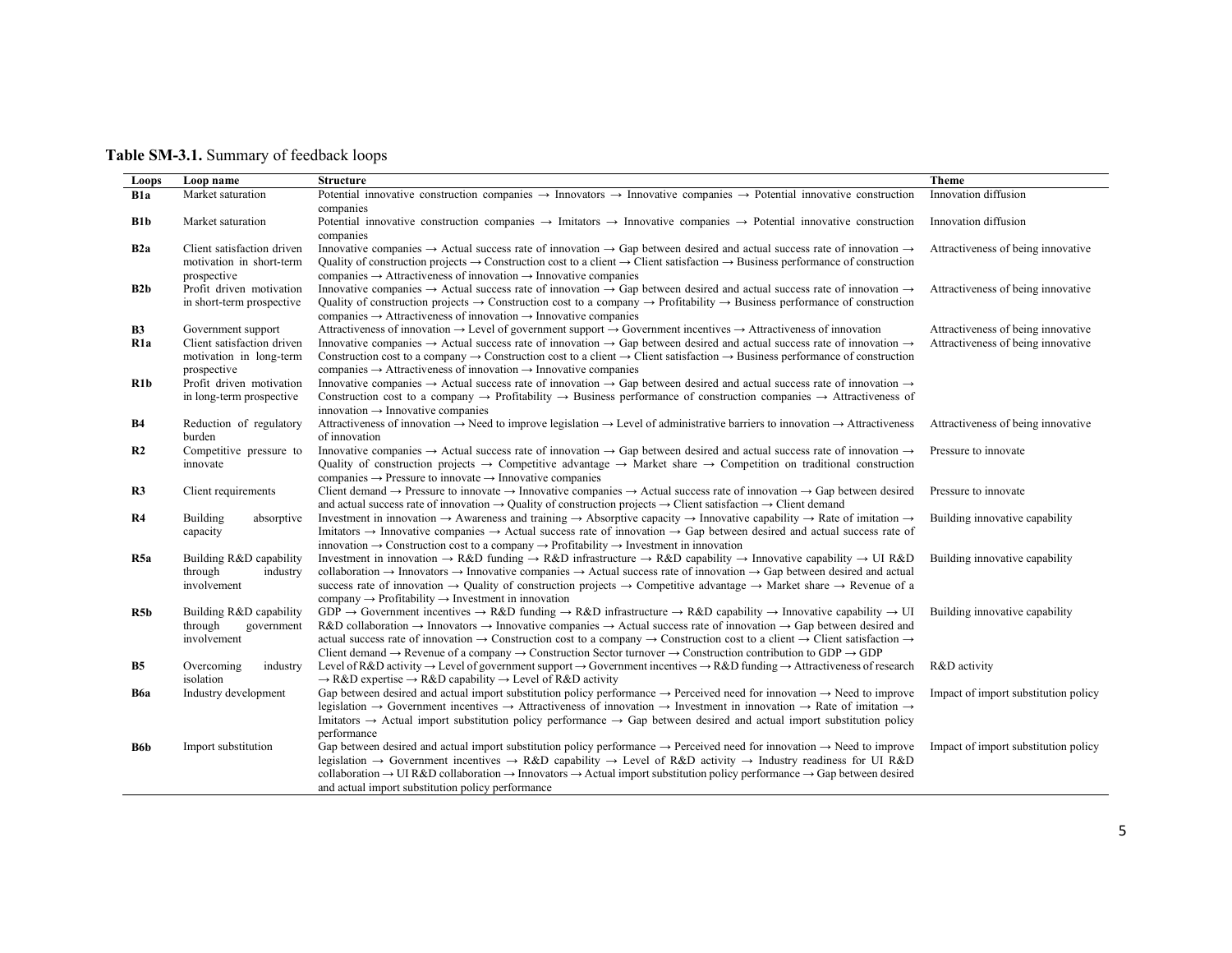*Requirements for innovativeness.* According to the group discussions with stakeholders and previously conducted studies (Suprun and Stewart, 2015), there are three main factors that influence or force decision-makers at construction companies to acknowledge innovation implementation as a priority process to improve the efficiency and effectiveness of the industry (Figures SM-3.2 and SM-3.3 ). First of all, there is a need to create an environment where innovative organisations have successful access to innovative technologies and are able to maintain high-tech business. In other words, innovations have to be attractive. Moreover, in order to be innovative, construction firms need to allocate capabilities in the entire construction innovation system in order to achieve the benefits of the high-level innovation performance. Last, and importantly, given the growing domestic and international competition in the world of construction, only companies allocating sufficient investment into the new technology and highly skilled personnel may expect to a have a stable position in the market. Additionally, a client may create demand for new alternatives (Miozzo and Dewick, 2002, Seaden and Manseau, 2001).







**Figure SM-3.3.** CLD: Layer 2

*Attractiveness of being innovative.* Many studies recognise innovation as a factor that directly increases a firm's performance (Dansoh et al., 2017, Lim and Peltner, 2011, Panuwatwanich et al., 2009). Use of innovative materials and technology enable companies to improve the quality of their products and services, reduce cost and time of construction works, enter new markets, and satisfy high expectations of customers. It is clear that an efficient and profitable industry drives economic growth. Nevertheless, a large number of investors and owners of construction companies have short-term business thinking, which in turn, makes them to focus only on how much profit they will obtain. In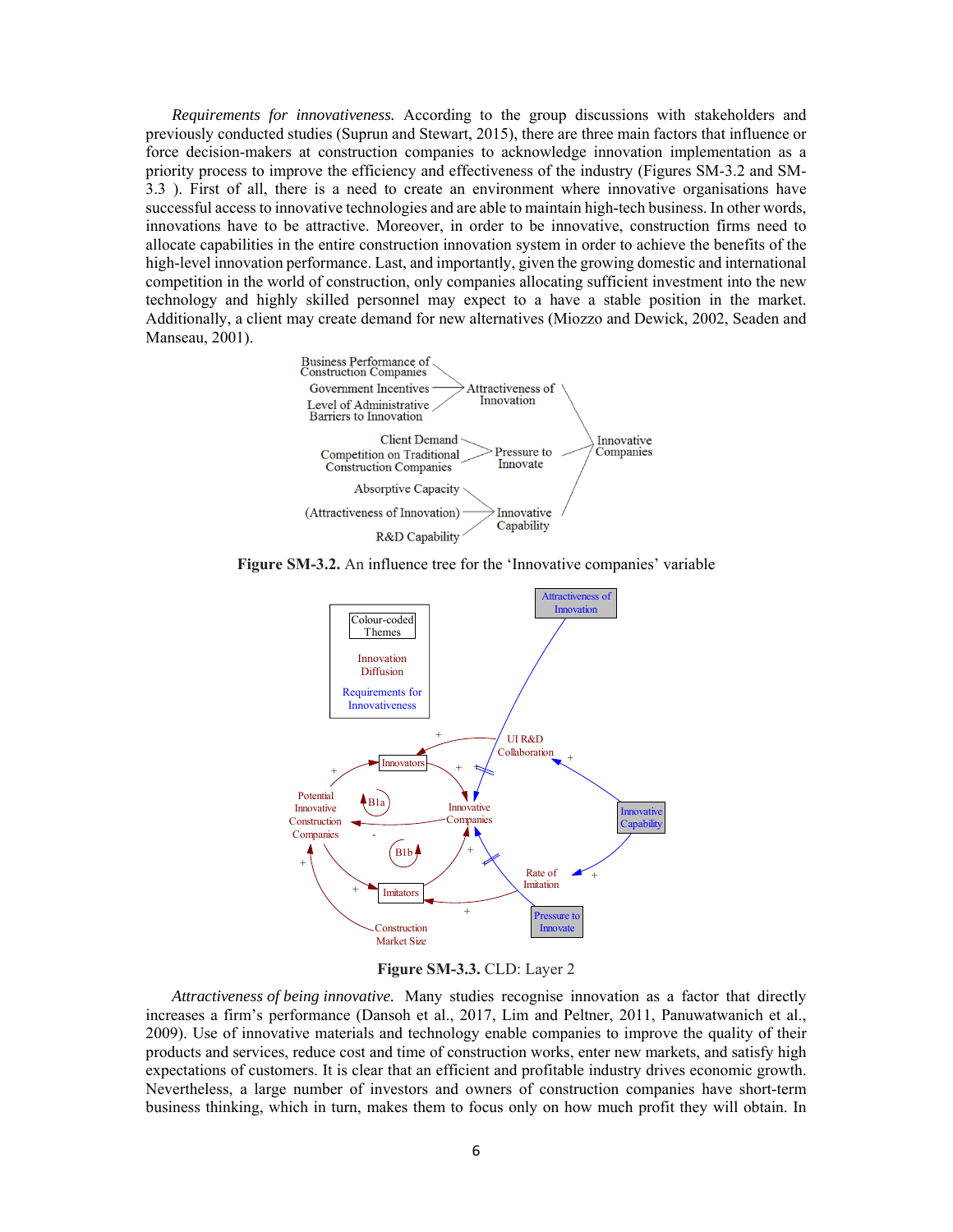other words, in the Russian construction industry cost is still a priority. Once innovation is successfully implemented, the cost to a client increases due to high quality, subsequently leading to decline in client satisfaction, which eventually negatively influences the attractiveness of innovation (balancing loop B2a) (Figure SM-3.4). In fact, significant expenditures on innovation lead to more expensive projects at first, that in a short-term prospective makes contractors to revert to using of traditional, wellrecognised methods (balancing loop B2b).



**Figure SM-3.4.** CLD: Layer 3

Consequently, government support is needed in order to boost innovative activity at the initial stage, cover some of industry's expenses, and maximise the profit. Appropriate incentive mechanisms would increase the economic interest of organisations and attractiveness of investments, giving the companies an opportunity to compete without forcing them to wait for short-term benefits despite the additional construction costs (balancing loop B3) (Figure SM-3.4). By receiving such support, the industry will be developing its capabilities gradually and, in a long-term prospective will increase the level of attractiveness by satisfying the customers' needs (reinforcing loop R1a) and receiving high profits (reinforcing loop R1b).

Unlike efficient support and high business performance, administrative barriers hinder companies willingness to be a part of the innovation process (balancing loop B4) (Figure SM-3.4). For instance, uncertainty about the rules and legal frameworks as well as inflexible regulations of use of certain materials may impede the demand and image of such materials. Moreover, some government procedures such as strict state expert examination add complexities to doing work in the field, which, in turn, has a negative impact on time of construction and increasing costs (HSE, 2013, Suprun and Stewart, 2015). As mentioned above, Russia takes 115th place out of 186 for the time and ease of such procedures in obtaining building permits.

*Pressure to innovate.* High competition in the market and client demand force decision-makers at construction firms to consider innovation implementation to stay afloat. It is generally accepted that companies gain a competitive advantage by introducing innovative solutions and adopting new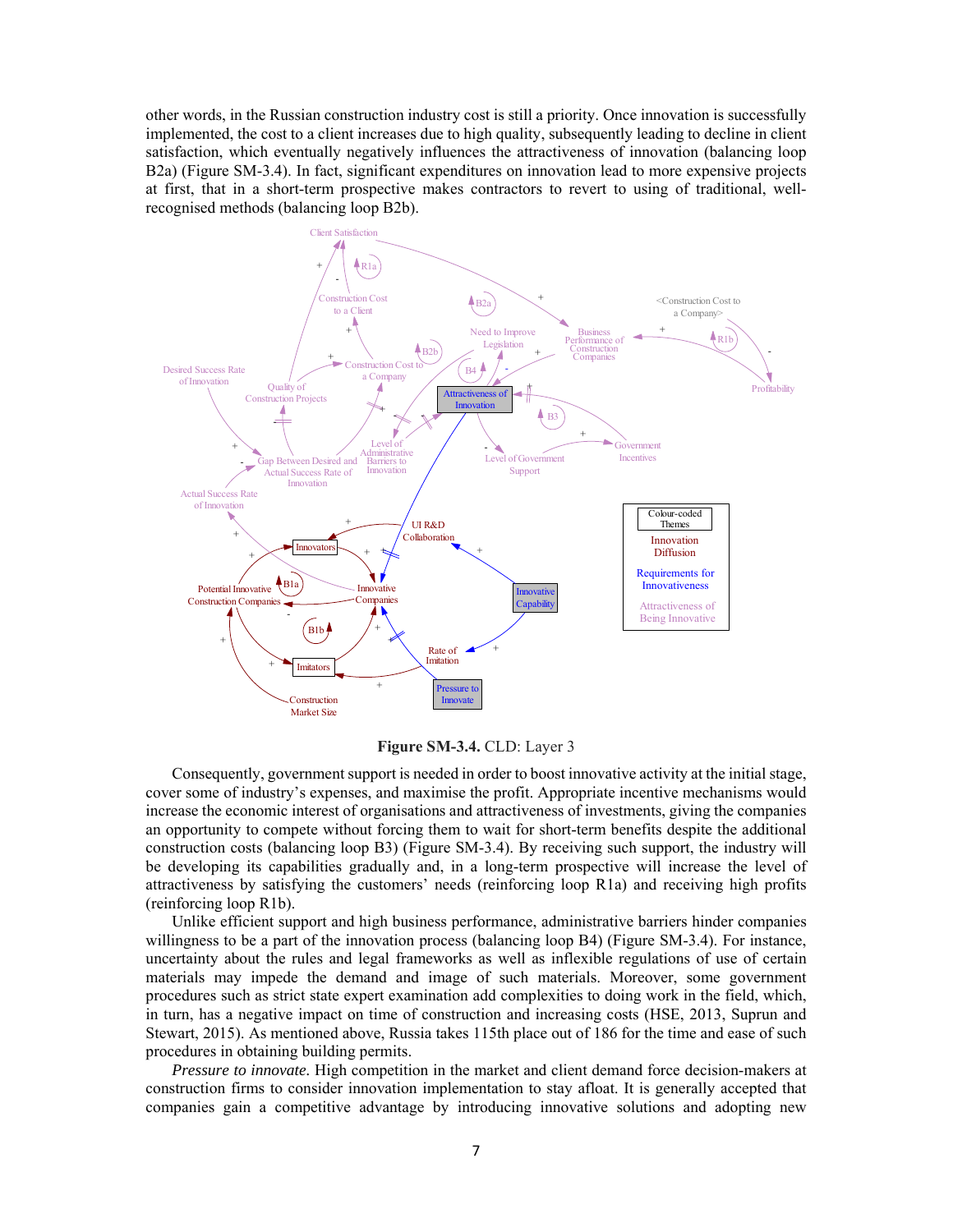technology (Miozzo and Dewick, 2002, Stewart, 2007). By improving the quality of construction products and services along with lower costs due to the use of innovation, a contractor may significantly increase its competitive advantage in the market and even build an international reputation (reinforcing loop R2). As a result, however, entering larger markets leads to the greater competition that reinforces the pressure to invest more in cutting-edge ideas and R&D for a more competitive outlook (Figure SM-3.5).



**Figure SM-3.5.** CLD: Layer 4

Clients, whether private customers or government, may significantly influence the industry's decision regarding innovation preferences. Satisfying the clients' needs and demands is highly conducive for innovation (reinforcing loop R3) (Figure SM-3.5). Moreover, the government may demand more active use of innovative and sustainable applications and construction methods for the industry to meet the requirements of the import substitution policy (RSCI, 2015, RSCI, 2017).

*Building innovative capability.* A firm's success in implementing cutting-edge technology depends on companies' capabilities as the process of transferring ideas into the end-product or service may become extremely complicated and costly (Hampson et al., 2014, Manley, 2008). It is essential to build the innovative capabilities for any potential innovative company within the innovation system, whether it is an organization giving preference to adopting new technology and developing methods for its improvement, or companies investing in R&D (Castellacci and Natera, 2013) (Figure SM-3.6). Socalled imitators need to invest in their ability to be a part of the innovation process. In other words, building of absorptive capacity needs to be supported (reinforcing loop R4). Once companies start investing in qualified personnel and training of the professionals, their innovative capability increases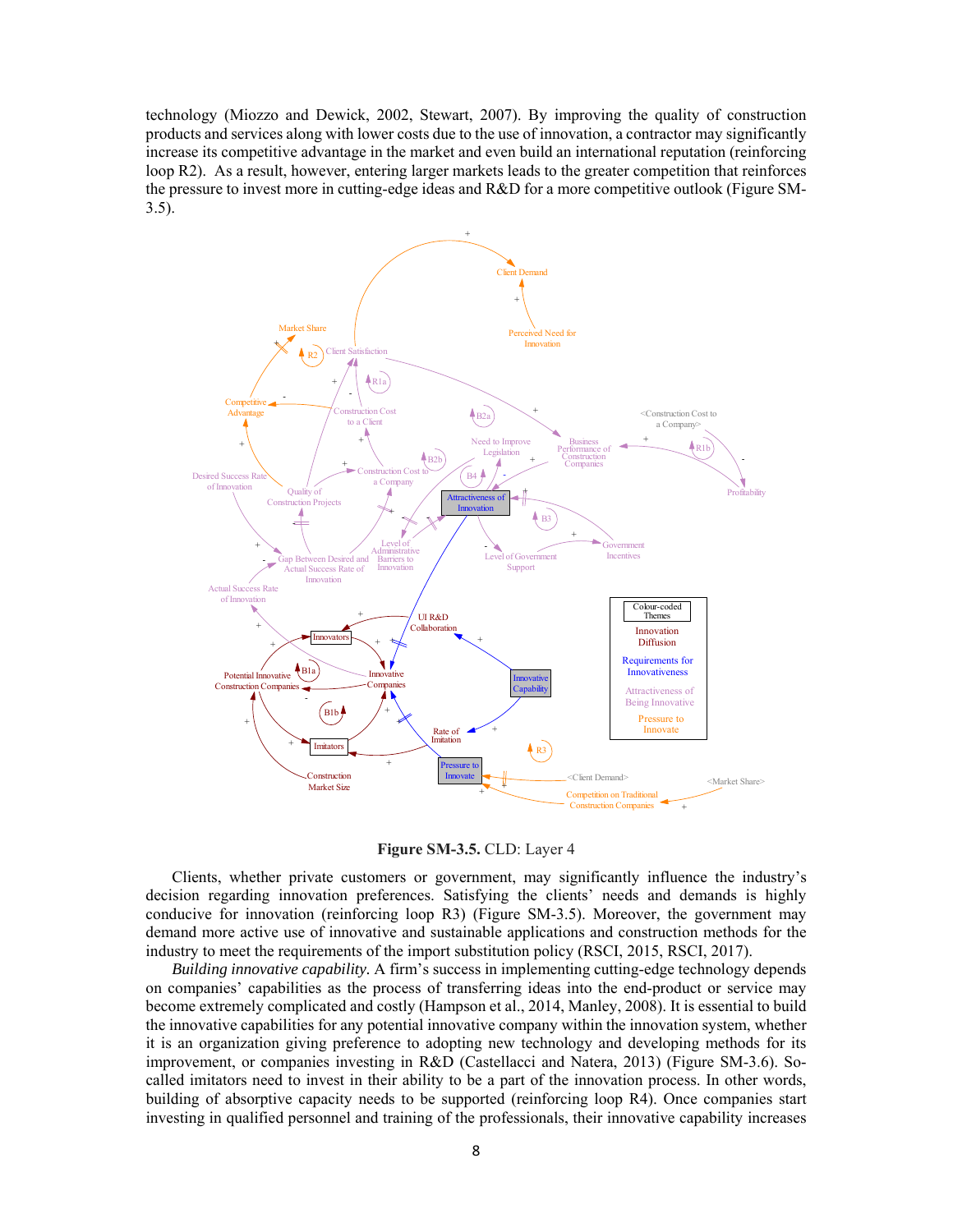followed by successful innovation implementation and, as a result, higher investments to be taken on innovative processes and practices.



**Figure SM-3.6.** CLD: Layer 5

*R&D activity.* As previously mentioned, construction organisations do not innovate in isolation as isolation hinders the knowledge generation process (Bruneel et al., 2010, OECD, 1997, Seaden and Manseau, 2001, Suprun et al., 2016). In case of insufficient R&D capability, the government as a policymaker can significantly influence the R&D progress and close the gap between universities and the industry by implementing encouraging incentive schemes, policies and relevant award programs. Consequently, the level of R&D activity increases due to efficient government support (balancing loop B5). As a result, industry readiness for industry-academia collaboration achieves a higher level along with gradually declining industry isolation (Figure SM-3.7).

*Impact of import substitution policy.* As mentioned above, the Russian government takes measures aimed at stimulating the demand for domestic production and development along with innovated goods and services (RSCI, 2015, RSCI, 2017, TASS, 2014). Hence, a need for innovation occurs, leading to changes in the legislation and implementation of more efficient incentive schemes. As a result, some regulatory and financial frameworks encourage companies to invest more and bring new ideas into construction projects successfully. The industry is developing gradually due to increasing numbers of companies adopting innovations from others (balancing loop B6a) (Figure SM-3.8). However, it may not lead to a country's development as a result of R&D improvement. Hence, additional government intervention and support is needed (balancing loop B6b). At the same time, when there are more innovators than imitators, the government starts giving more responsibilities to the industry itself. Due to various motivating factors the industry continues to be innovative with less government contribution.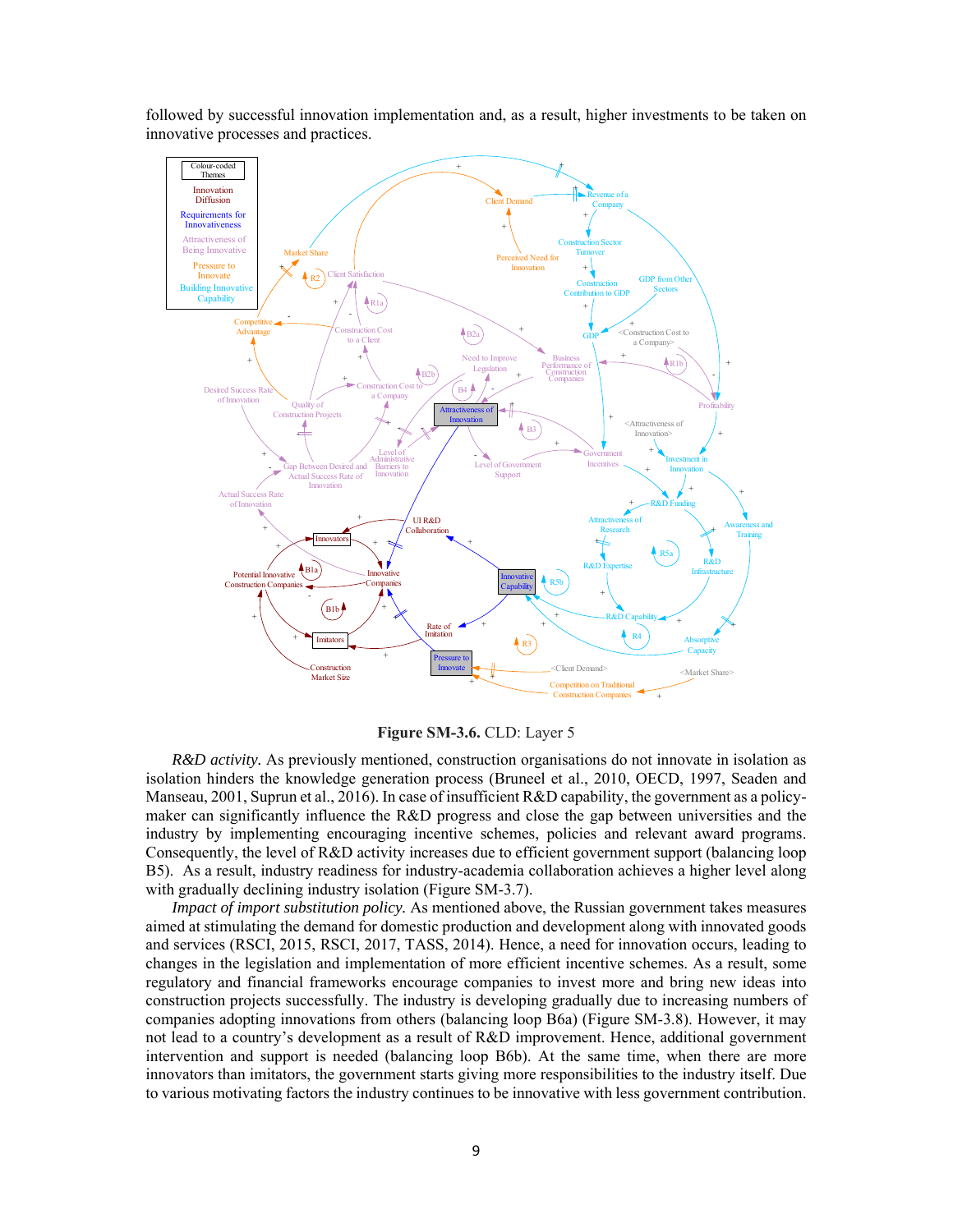

**Figure SM-3.7.** CLD: Layer 6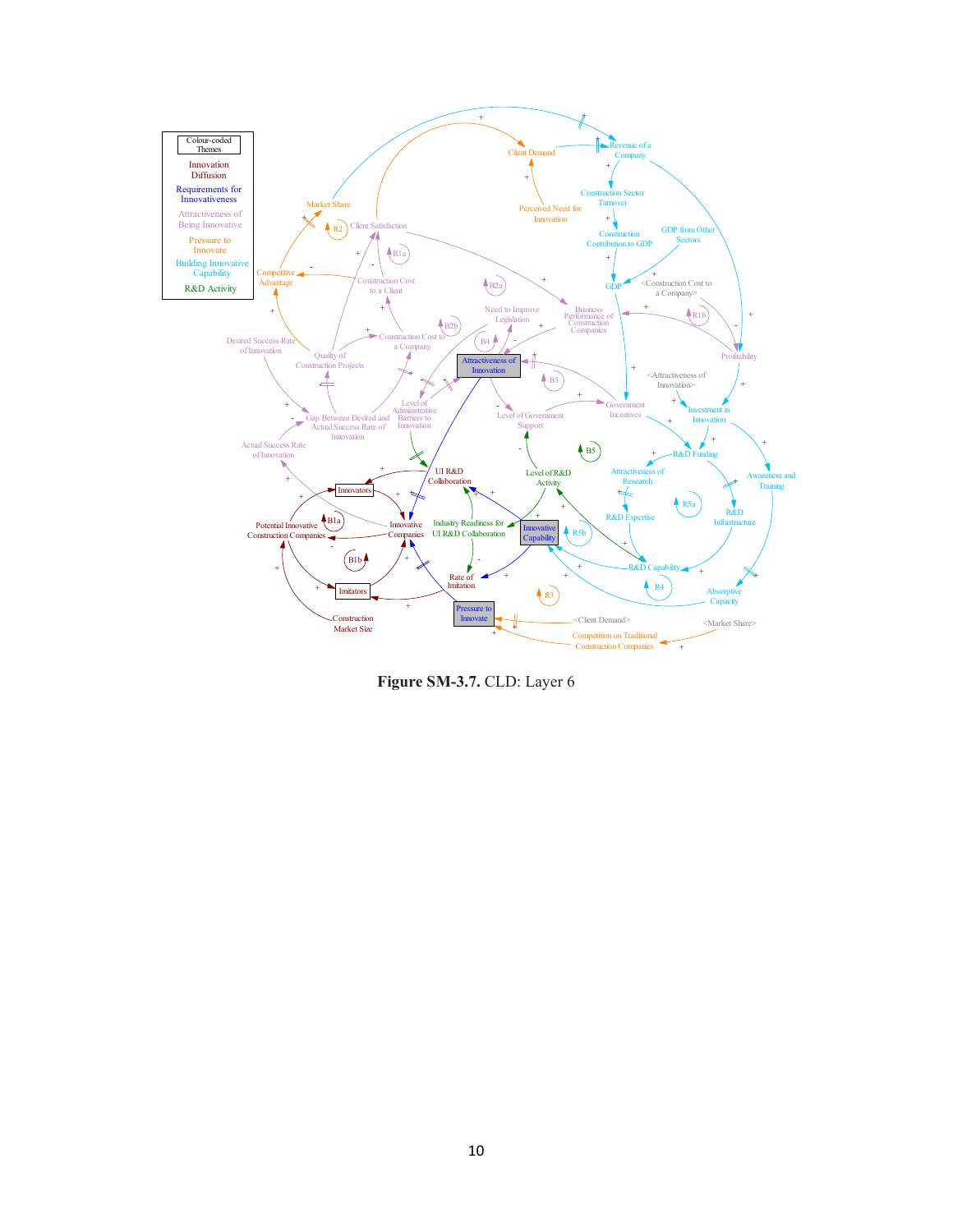

**Figure SM-3.8.** CLD: Layer 7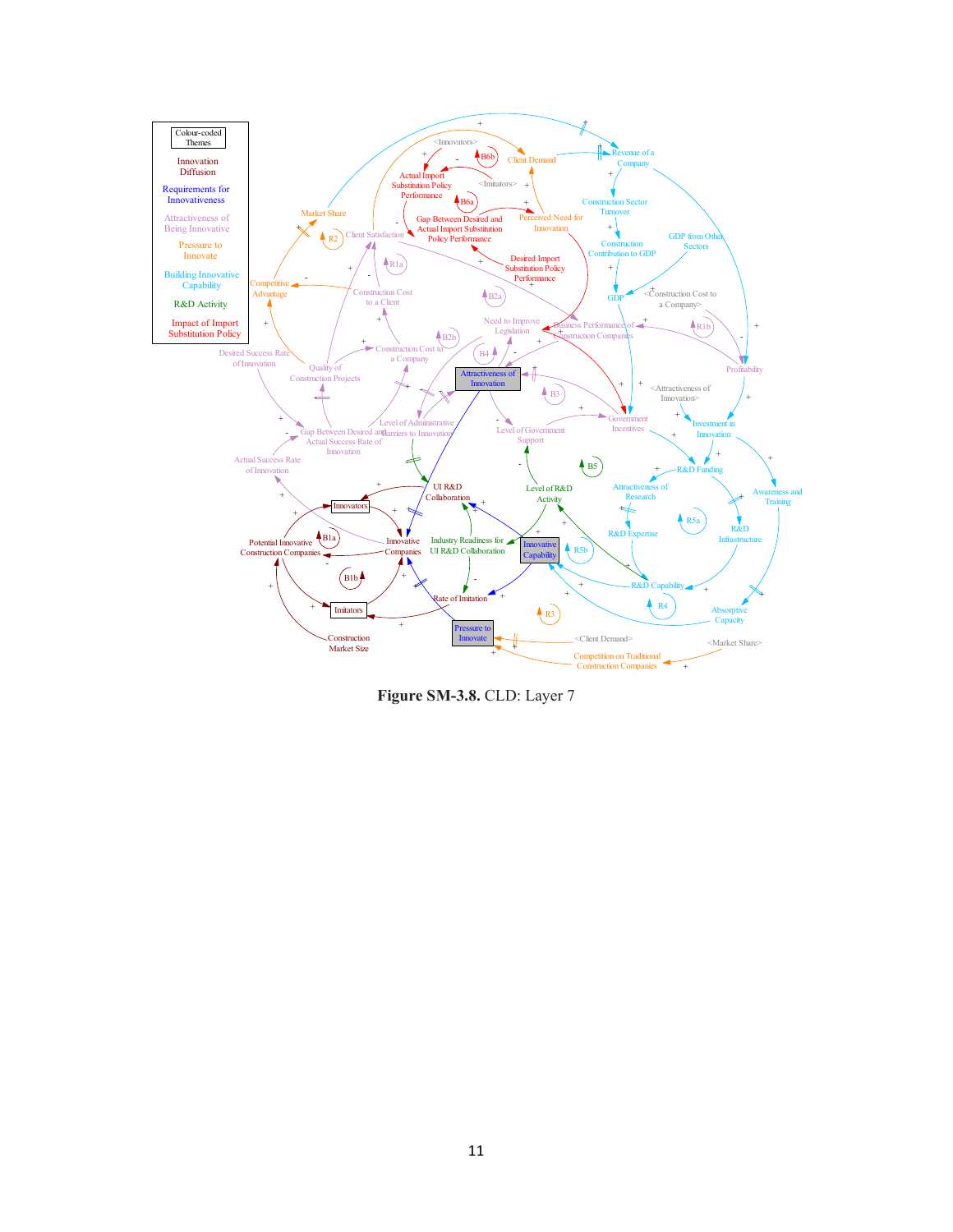# *SM-4. Summary of variables within the stock and flow diagram of innovation diffusion in the construction industry*

| Variable              | Scale $(\% )$ | Characterisation | <b>Description</b>                                                                                                                                                                                                                                                                                                                                                                                           |
|-----------------------|---------------|------------------|--------------------------------------------------------------------------------------------------------------------------------------------------------------------------------------------------------------------------------------------------------------------------------------------------------------------------------------------------------------------------------------------------------------|
| Administrative        | < 20          | Acceptable       | improved regulatory and technical legislation in research, architectural and construction design, construction and standardisation;                                                                                                                                                                                                                                                                          |
| barriers              |               |                  | improved regulatory and technical documents harmonised with the international standards ensuring innovation implementation;                                                                                                                                                                                                                                                                                  |
|                       | $20 - 39$     | Medium           | simplified and accelerated certification procedure in accordance with international quality standards;                                                                                                                                                                                                                                                                                                       |
|                       |               |                  | simplified procedures for interaction with the federal and local public authorities;                                                                                                                                                                                                                                                                                                                         |
|                       | $40 - 59$     | High             | imperfection of technical regulation;                                                                                                                                                                                                                                                                                                                                                                        |
|                       | $60 - 79$     | Excessive        | lack of developed and implemented standards that encourage industrialists to minimise usage of obsolete technologies and equipment;<br>٠                                                                                                                                                                                                                                                                     |
|                       |               |                  | incompatibility of construction norms, codes and rules with international standards;                                                                                                                                                                                                                                                                                                                         |
|                       | $80 - 100$    | Insurmountable   | outdated standards and other regulatory documents.                                                                                                                                                                                                                                                                                                                                                           |
| Government<br>support | < 20          | Insufficient     | lack of or very weak systemic public support and inadequate incentive measures to stimulate the construction sector and related industries<br>(e.g. design, transportation, engineering, protection of natural resources, science, education).                                                                                                                                                               |
|                       | $20 - 39$     | Poor             | insufficient instruments of government support for innovative activities, i.e. limited flexibility and underdevelopment of mechanisms for<br>allocating risks between the state and construction companies; weak focus on stimulating links between various actors in innovation<br>processes, including research and production partnerships.                                                               |
|                       | $40 - 59$     | Adequate         | development of various mechanisms to support technological modernisation of the industry, while there are still only individual<br>improvements, fragmentation and instability of the overall progress in this area remain;<br>stimulation of demand for innovative products;                                                                                                                                |
|                       | $60 - 79$     | Sufficient       | state control of enterprises that do not meet the requirements of energy and resource consumption along with the environmental safety.<br>improved grant schemes for medium and large enterprises in the construction industry that implement innovative solutions;<br>strengthening support for fundamental and applied research in universities and research centres followed by integrated scientific and |
|                       |               |                  | educational activities; strengthening the export role of the Russian science.                                                                                                                                                                                                                                                                                                                                |
|                       | $80 - 100$    | High             | direct budget funding;                                                                                                                                                                                                                                                                                                                                                                                       |
|                       |               |                  | subsidising of an interest rate on loans for enterprises that produce and purchase innovative equipment.                                                                                                                                                                                                                                                                                                     |
| Industry business     | $\leq$ 20     | Poor             | weak business performance in terms of low quality, high costs, very narrow profit margins and unsatisfied clients.                                                                                                                                                                                                                                                                                           |
| performance           | $20 - 39$     | Unsatisfactory   | low quality-price ratio of the investments.                                                                                                                                                                                                                                                                                                                                                                  |
|                       | $40 - 59$     | Satisfactory     | a company's revenue is higher than the investment required for development and implementation of innovation.                                                                                                                                                                                                                                                                                                 |
|                       | $60 - 79$     | Good             | increased productivity and profitability as a result of application of innovative practices;                                                                                                                                                                                                                                                                                                                 |
|                       |               |                  | completed projects meet specifications and clients' expectations.                                                                                                                                                                                                                                                                                                                                            |
|                       | $80 - 100$    | Excellent        | desired performance in terms of superior quality and high client satisfaction;                                                                                                                                                                                                                                                                                                                               |
|                       |               |                  | strong financial performance and profitability;                                                                                                                                                                                                                                                                                                                                                              |
|                       |               |                  | arising opportunities to enter new markets.                                                                                                                                                                                                                                                                                                                                                                  |

**Table SM-4.1.** Qualitative scale for the variables impacting attractiveness of being innovative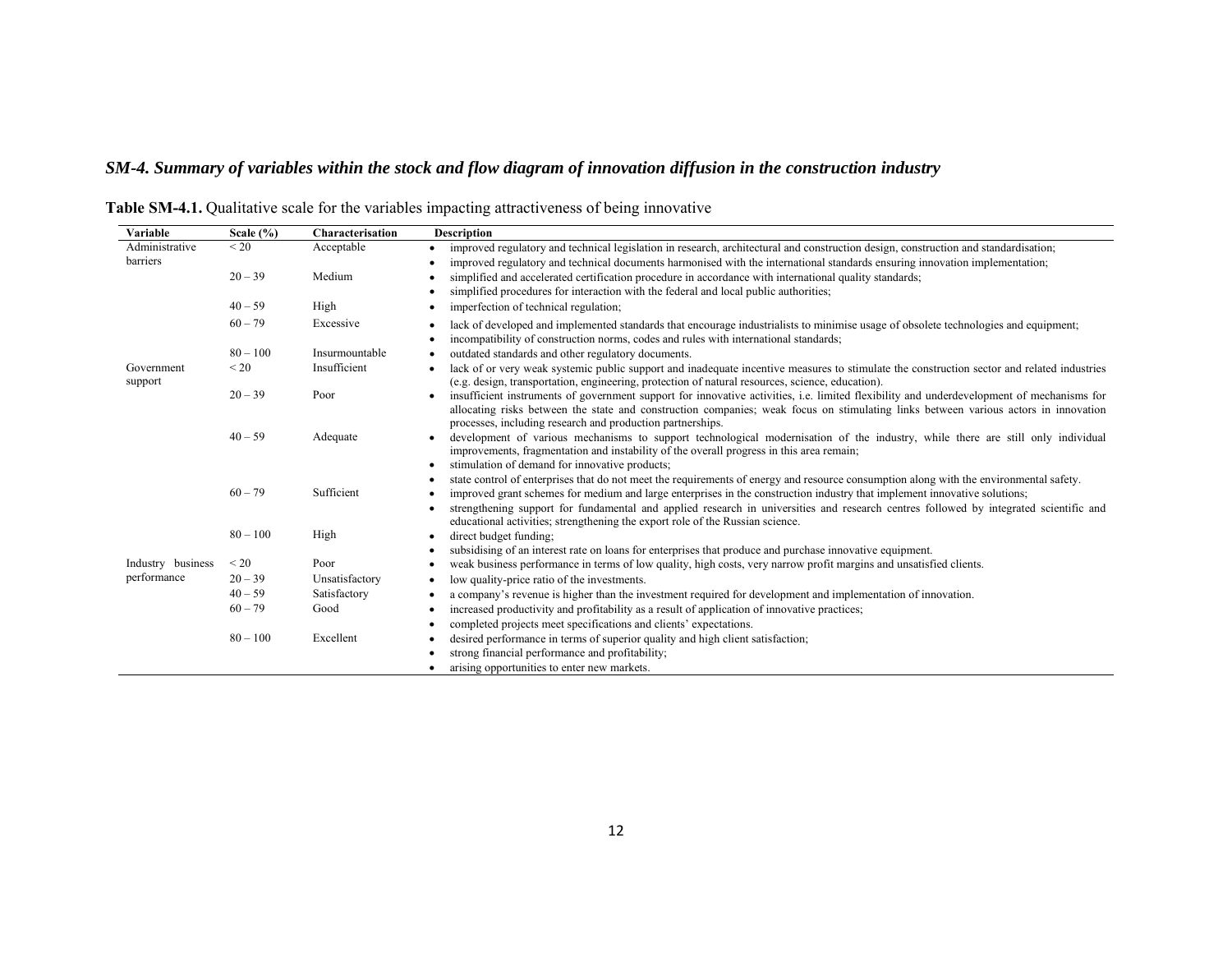**Table SM-4.2.** Summary of variables within the stock and flow diagram of innovation diffusion in the construction industry

| Variable                                                | Unit         | <b>Description</b>                                                                                                                                                                                                                                                                              | <b>Equation and/or assumption</b>                                                                                                                                                                                                                                                                                 | Source                                                                                                                                                |
|---------------------------------------------------------|--------------|-------------------------------------------------------------------------------------------------------------------------------------------------------------------------------------------------------------------------------------------------------------------------------------------------|-------------------------------------------------------------------------------------------------------------------------------------------------------------------------------------------------------------------------------------------------------------------------------------------------------------------|-------------------------------------------------------------------------------------------------------------------------------------------------------|
| Potential innovative companies                          | Firm         | Number of medium and large-sized construction firms that<br>have not introduced / implemented technological innovation<br>yet                                                                                                                                                                   | INTEG (Change in potential<br>innovative<br>companies - Innovativeness attraction rate, initial<br>potential innovative companies stock)<br>Initial potential innovative companies =<br>Proportion of large and<br>medium-sized<br>construction firms * Construction market size -<br>Actual innovative companies | Stakeholder<br><b>RSCI</b><br>workshops;<br>$(2015)$ , RSCI $(2017)$                                                                                  |
| Construction companies willing<br>to innovate           | Firm         | Construction firms making decision in favour of introducing<br>/ implementing technological innovation depending on<br>change in attractiveness of being innovative based on<br>business performance of construction firms, level of<br>government support and level of administrative barriers | INTEG (Innovativeness attraction rate – Imitation<br>rate - Innovation rate, initial construction<br>companies willing to innovate stock)<br>Initial construction companies willing to innovate<br>$=$ Potential innovative companies $*$ 0.18<br>0.18 is the initial attractiveness of innovation                | Stakeholder workshops                                                                                                                                 |
| Innovators                                              | Firm         | Number of construction firms introducing / implementing<br>technological innovation as a result of collaborative R&D                                                                                                                                                                            | INTEG (Innovation rate, initial innovators stock)<br>Initial innovators $= 1177$                                                                                                                                                                                                                                  | Stakeholder<br>workshops;<br><b>RSCI</b><br>$(2015)$ , RSCI $(2017)$<br>Authors' calculation based on FSSS<br>(2018) and Gorodnikova et al.<br>(2017) |
| Imitators                                               | Firm         | Number of construction firms introducing / implementing<br>technological innovation by adopting from others                                                                                                                                                                                     | INTEG (Imitation rate, initial imitators stock)<br>Initial imitators $= 3530$                                                                                                                                                                                                                                     | Stakeholder workshops;<br><b>RSCI</b><br>$(2015)$ , RSCI $(2017)$<br>Authors' calculation based on FSSS<br>(2018) and Gorodnikova et al.<br>(2017)    |
| Actual innovative companies<br>Construction market size | Firm<br>Firm | Number of innovative construction firms<br>Total amount of construction companies                                                                                                                                                                                                               | $Imitators + Innovators$<br>INTEG (Change in construction market size,<br>initial construction market size stock)<br>Construction market size = $235351$                                                                                                                                                          | Stakeholder workshops<br>Stakeholder workshops<br>FSSS (2018)                                                                                         |
| Innovativeness attraction rate                          | Firms/Year   | Construction firms making decision in favour of introducing<br>/ implementing technological innovation annually                                                                                                                                                                                 | Potential innovative companies * Attractiveness<br>of being innovative / Time for industry to adjust<br>to attractiveness factors                                                                                                                                                                                 | Stakeholder workshops                                                                                                                                 |
| Innovation rate                                         | Firms/Year   | Construction firms introducing / implementing technological<br>innovation through R&D annually                                                                                                                                                                                                  | New innovative companies from R&D<br>collaboration                                                                                                                                                                                                                                                                | Stakeholder<br>workshops;<br>RSCI<br>$(2015)$ , RSCI $(2017)$                                                                                         |
| Imitation rate                                          | Firms/Year   | Construction firms introducing / implementing technological<br>innovation through adoption from others annually                                                                                                                                                                                 | New innovative companies from imitation                                                                                                                                                                                                                                                                           | workshops;<br><b>RSCI</b><br>Stakeholder<br>$(2015)$ , RSCI $(2017)$                                                                                  |
| Change in construction market<br>size                   | Firms/Year   | Construction companies entering or exiting the market<br>annually                                                                                                                                                                                                                               | Construction market size * Market growth rate /<br>Time to grow                                                                                                                                                                                                                                                   | workshops,<br>Stakeholder<br>FSSS<br>(2018) and Gorodnikova et al.<br>(2017)                                                                          |
| Change in potential innovative<br>companies             | Firms/Year   | Construction companies becoming medium and large-sized<br>annually                                                                                                                                                                                                                              | Construction market size * Market growth rate *<br>Proportion of large and medium-sized<br>construction firms / Time to adjust to changes in<br>the market                                                                                                                                                        |                                                                                                                                                       |
| New innovative companies<br>from R&D collaboration      | Firms/Year   | Construction firms introducing / implementing technological<br>innovation through R&D annually according to the<br>effectiveness of the industry and academia collaborative<br>effort with the pool of potential innovative companies                                                           | Construction companies willing to innovate *<br>Effectiveness of industry and academia<br>collaboration                                                                                                                                                                                                           | Stakeholder<br>workshops;<br><b>RSCI</b><br>$(2015)$ , RSCI $(2017)$                                                                                  |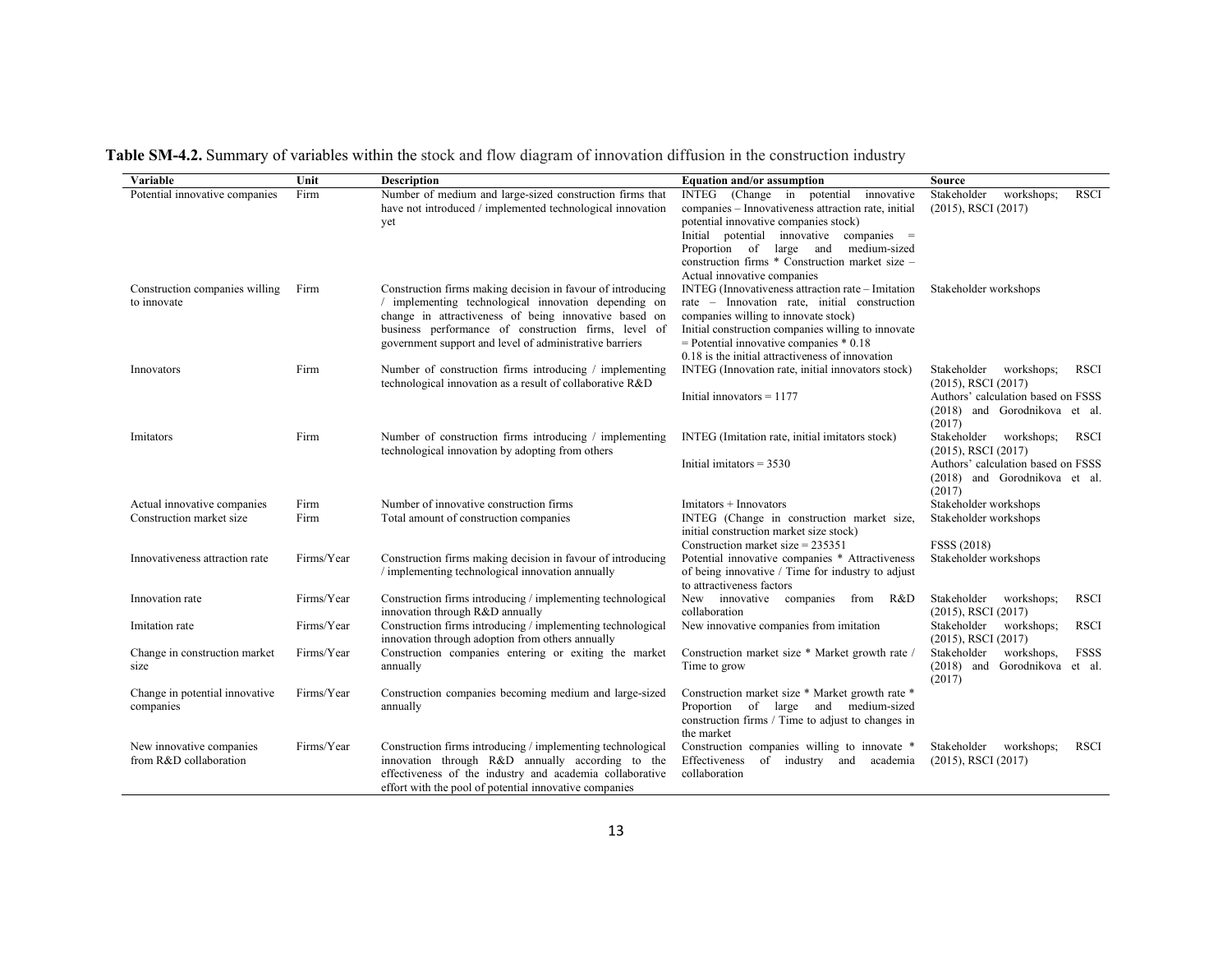| Variable                                                                       | Unit          | <b>Description</b>                                                                                                                                                                                                                                                                                                                                                                                          | Equation and/or assumption                                                                                                                                                                                                                     | Source                                                                                                           |
|--------------------------------------------------------------------------------|---------------|-------------------------------------------------------------------------------------------------------------------------------------------------------------------------------------------------------------------------------------------------------------------------------------------------------------------------------------------------------------------------------------------------------------|------------------------------------------------------------------------------------------------------------------------------------------------------------------------------------------------------------------------------------------------|------------------------------------------------------------------------------------------------------------------|
| New innovative companies<br>from imitation                                     | Firms/Year    | Construction firms introducing / implementing technological<br>innovation annually by adopting innovations from others.<br>The number of firms is driven by the rate of contacts among<br>potential adopters and active innovative companies. The<br>adoption from competitors is small if the number of active<br>innovative companies relative to the total number of<br>construction companies is small. | Fraction of imitation<br>Actual innovative<br>$\ast$<br>companies * Construction companies willing to<br>innovate / (Construction market size * Proportion<br>of large and medium-sized construction firms)                                    | Stakeholder<br>workshops;<br><b>RSCI</b><br>(2015), RSCI (2017)                                                  |
| Effectiveness of industry and<br>academia collaboration                        | $1/Y$ ear     | Research results leading to innovation implementation<br>according to the effectiveness of industry collaboration with<br>academia                                                                                                                                                                                                                                                                          | 0.011                                                                                                                                                                                                                                          | calculation based on<br>Authors'<br>stakeholder<br>workshops,<br>FSSS<br>(2018) and Gorodnikova et al.<br>(2017) |
| Fraction of imitation                                                          | $1/Y$ ear     | Rate at what potential innovative construction companies<br>adopt innovative solutions from innovative competitors due<br>to companies access to innovation-related information                                                                                                                                                                                                                             | 0.22                                                                                                                                                                                                                                           | Authors'<br>calculation based on<br>stakeholder<br>workshops,<br>FSSS<br>(2018) and Gorodnikova et al.<br>(2017) |
| Market growth rate                                                             | Dimensionless | Proportion of construction companies entering or exiting the<br>market                                                                                                                                                                                                                                                                                                                                      | 0.02                                                                                                                                                                                                                                           | Authors' calculation based on FSSS<br>and Gorodnikova et al.<br>(2018)<br>(2017)                                 |
| Level of innovation                                                            | Dimensionless | Proportion of innovative construction companies in the total<br>market size                                                                                                                                                                                                                                                                                                                                 | Actual innovative companies / Construction<br>market size * 100                                                                                                                                                                                | Stakeholder workshops; Structural<br>analysis with MICMAC; RSCI<br>$(2015)$ , RSCI $(2017)$                      |
| Proportion of large and<br>medium-sized construction<br>firms                  | Dimensionless | Proportion of construction companies potentially capable of<br>introducing / implementing technological innovation                                                                                                                                                                                                                                                                                          | 0.152                                                                                                                                                                                                                                          | FSSS (2018)                                                                                                      |
| Attractiveness of being<br>innovative                                          | Dimensionless | Index based on three factors that influence industry's decision<br>to consider higher investments in innovation: business<br>performance of construction companies, level of government<br>support and level of administrative barriers                                                                                                                                                                     | Effect of Government Support on Attractiveness<br>of Innovation * 0.33 + (Effect of Industry Business<br>Performance on Attractiveness of Innovation *<br>$0.26 +$ Effect of Administrative Barriers on<br>Attractiveness of Innovation * 0.41 | Stakeholder workshops; Structural<br>analysis with MICMAC                                                        |
| Effect of industry business<br>performance on attractiveness<br>of innovation  | Dimensionless | Level of attractiveness of innovation as a function of the<br>industry's business performance                                                                                                                                                                                                                                                                                                               | Effect of industry business performance on<br>attractiveness of innovation lookup (Business<br>performance of construction companies)                                                                                                          | Stakeholder workshops                                                                                            |
| Effect of government support<br>on attractiveness of innovation                | Dimensionless | Level of attractiveness of innovation as a function of the level<br>of government support                                                                                                                                                                                                                                                                                                                   | Effect of government support on attractiveness of<br>innovation lookup (Level of government support)                                                                                                                                           | Stakeholder workshops                                                                                            |
| Effect of administrative barriers<br>on attractiveness of innovation           | Dimensionless | Level of attractiveness of innovation as a function of the level<br>of administrative barriers to innovation                                                                                                                                                                                                                                                                                                | Effect of administrative barriers on attractiveness<br>of innovation lookup (Level of administrative<br>barriers to innovation)                                                                                                                | Stakeholder workshops                                                                                            |
| Business performance of<br>construction companies                              | Dimensionless | A function of a company's profitability and client satisfaction<br>as ones of the most essential industry motivation points.                                                                                                                                                                                                                                                                                | 0.4                                                                                                                                                                                                                                            | Stakeholder workshops                                                                                            |
| Level of government support                                                    | Dimensionless | State of public support and public policies (e.g., federal<br>targeted programmes, direct financial investments)                                                                                                                                                                                                                                                                                            | 0.4                                                                                                                                                                                                                                            | Stakeholder workshops;<br><b>RSCI</b><br>$(2015)$ , RSCI $(2017)$                                                |
| Level of administrative barriers<br>to innovation                              | Dimensionless | Barriers related to the conservative building codes and<br>standards; government contracts with inflexible fixed<br>budgets, and so forth.                                                                                                                                                                                                                                                                  | 0.7                                                                                                                                                                                                                                            | Stakeholder workshops;<br><b>RSCI</b><br>$(2015)$ , RSCI $(2017)$                                                |
| Effect of administrative barriers<br>on attractiveness of innovation<br>lookup | Dimensionless | Lookup function showing relationship between level of<br>administrative barriers to innovation and attractiveness of<br>innovation (exponential decay behaviour)                                                                                                                                                                                                                                            | Lookup function                                                                                                                                                                                                                                | Stakeholder workshops                                                                                            |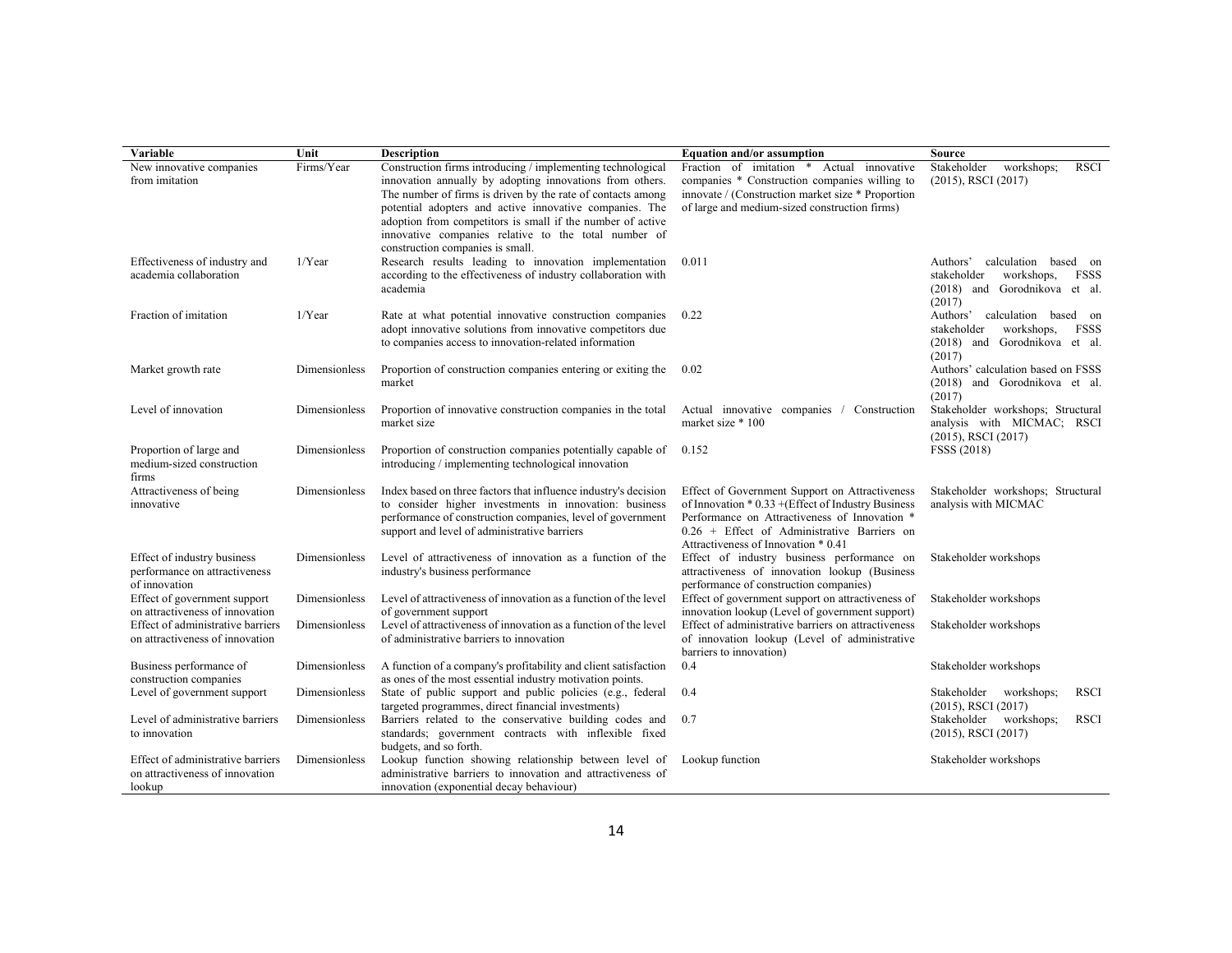| Variable                                                                             | Unit          | <b>Description</b>                                                                                                                                                                                                                                                | Equation and/or assumption | Source                                                                  |
|--------------------------------------------------------------------------------------|---------------|-------------------------------------------------------------------------------------------------------------------------------------------------------------------------------------------------------------------------------------------------------------------|----------------------------|-------------------------------------------------------------------------|
| Effect of government support<br>on attractiveness of innovation<br>lookup            | Dimensionless | Lookup function showing relationship between level of<br>government support and attractiveness of innovation (goal<br>seeking behaviour)                                                                                                                          | Lookup function            | Stakeholder workshops                                                   |
| Effect of industry business<br>performance on attractiveness<br>of innovation lookup | Dimensionless | Lookup function showing relationship between industry's<br>business performance and attractiveness of innovation (s-<br>shaped growth behaviour)                                                                                                                  | Lookup function            | Stakeholder workshops                                                   |
| Time to grow                                                                         | Year          | Time for construction companies to set up business and start<br>functioning                                                                                                                                                                                       |                            | <b>RSCI</b><br>Stakeholder<br>workshops;<br>$(2015)$ , RSCI $(2017)$    |
| Time to adjust to changes in the<br>market                                           | Year          | Time needed for companies new to the market to become 4<br>medium and large-sized                                                                                                                                                                                 |                            | Stakeholder<br><b>RSCI</b><br>workshops;<br>$(2015)$ , RSCI $(2017)$    |
| Time for industry to adjust to<br>attractiveness factors                             | Year          | Time needed for the industry to make a decision in favour of 2<br>innovation pathway due to improving business performance,<br>reducing administrative and regulatory burden as well as a<br>result of active government involvement in the innovation<br>process |                            | Stakeholder<br><b>RSCI</b><br>workshops;<br>$(2015)$ , (RSCI $(2017)$ ) |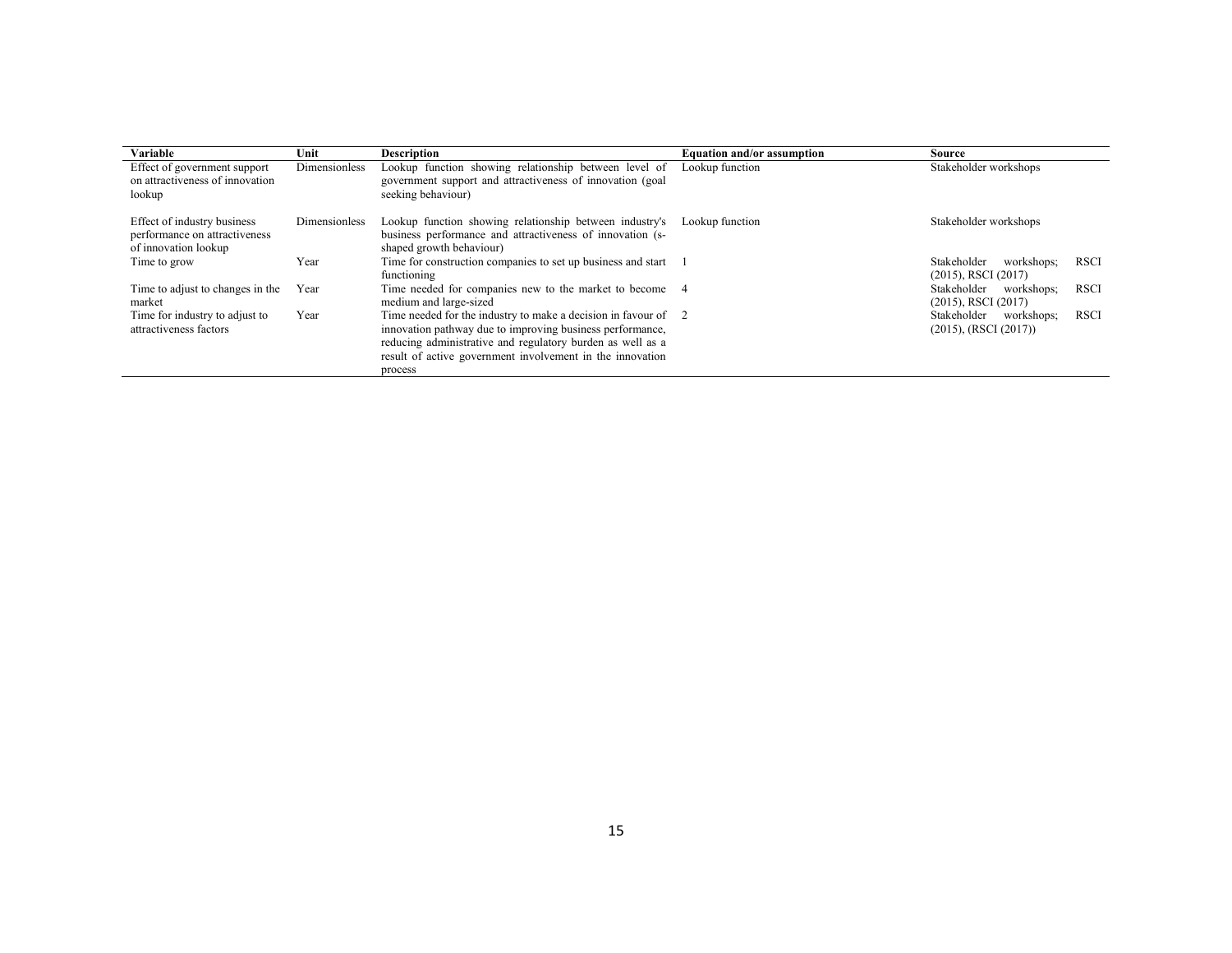#### *SM-5. References*

- Bass, F. M. 1969. A New Product Growth for Model Consumer Durables. *Management Science,* 15**,** 215-227.
- Bruneel, J., D'Este, P. & Salter, A. 2010. Investigating the factors that diminish the barriers to university-industry collaboration. *Research Policy,* 39**,** 858-868.
- Castellacci, F. & Natera, J. M. 2013. The dynamics of national innovation systems: A panel cointegration analysis of the coevolution between innovative capability and absorptive capacity. *Research Policy,* 42**,** 579-594.
- Dansoh, A., Oteng, D. & Frimpong, S. 2017. Innovation development and adoption in small construction firms in Ghana. *Construction Innovation,* 17**,** 511-535.
- Doing Business. 2018. *Doing business in Russian Federation* [Online]. The World Bank. Available: www.doingbusiness.org/data/exploreeconomies/russia/ [Accessed January 20 2018].
- FSSS. 2018. *Russian Federation Federal State Statistics Service* [Online]. Available: www.gks.ru/ [Accessed January 20 2018].
- Gorodnikova, N., Gokhberg, L. & Ditkovskiy, K. 2017. *Indicators of innovation in the Russian Federation: Data Book,* Moscow, National Research University Higher School of Economics: HSE.
- Hampson, K., Kraatz, J. A. & Sanchez, A. X. 2014. *R&D Investment and Impact in the Global Construction Industry*, Taylor & Francis.
- HSE 2013. *Innovative construction materials and technologies: their influence on the development of urban planning and urban environment,* Moscow, National Research University Higher School of Economics: HSE.
- IZ. 2018. *Confidence of developers will come out of recession* [Online]. Russian news agency. Available: https://iz.ru/695767/inna-grigoreva/uverennost-developerov-vyidet-iz-retcessii [Accessed February 1 2018].
- Kunc, M. Simulating the evolution of industries using a dynamic behavioural model. 22nd International System Dynamics Conference, July 2004 Oxford, UK.
- Lim, J. N. & Peltner, F. 2011. Innovation performance of construction enterprises: An empirical assessment of the German and Singapore construction enterprises. *Construction Innovation,* 11**,** 282-304.
- Manley, K. 2008. Implementation of innovation by manufacturers subcontracting to construction projects. *Engineering, Construction and Architectural Management,* 15**,** 230-245.
- Miozzo, M. & Dewick, P. 2002. Building competitive advantage: innovation and corporate governance in European construction. *Research Policy,* 31**,** 989-1008.
- OECD 1997. *National Innovation Systems*, Paris.
- Panuwatwanich, K., Stewart, R. A. & Mohamed, S. 2009. Critical pathways to enhanced innovation diffusion and business performance in Australian design firms. *Automation in Construction,* 18**,** 790-797.
- RSCI 2015. Innovative development strategy for the construction industry in Russia for the period up to 2030. Ministry of Construction, Housing and Utilities of the Russian Federation. Moscow.
- RSCI 2017. Innovative development strategy for the construction industry in Russia for the period up to 2030. Ministry of Construction, Housing and Utilities of the Russian Federation. Moscow.
- Seaden, G. & Manseau, A. 2001. Public policy and construction innovation. *Building Research and Information,* 29**,** 182-196.
- Slaughter, S. 1993. Innovation and Learning during Implementation a Comparison of User and Manufacturer Innovations. *Research Policy,* 22**,** 81-95.
- Stewart, R. A. 2007. IT enhanced project information management in construction: Pathways to improved performance and strategic competitiveness. *Automation in Construction,* 16**,** 511- 517.
- Suprun, E., Sahin, O., Stewart, R. & Panuwatwanich, K. 2016. Model of the Russian Federation Construction Innovation System: An Integrated Participatory Systems Approach. *Systems,* 4**,** 29.